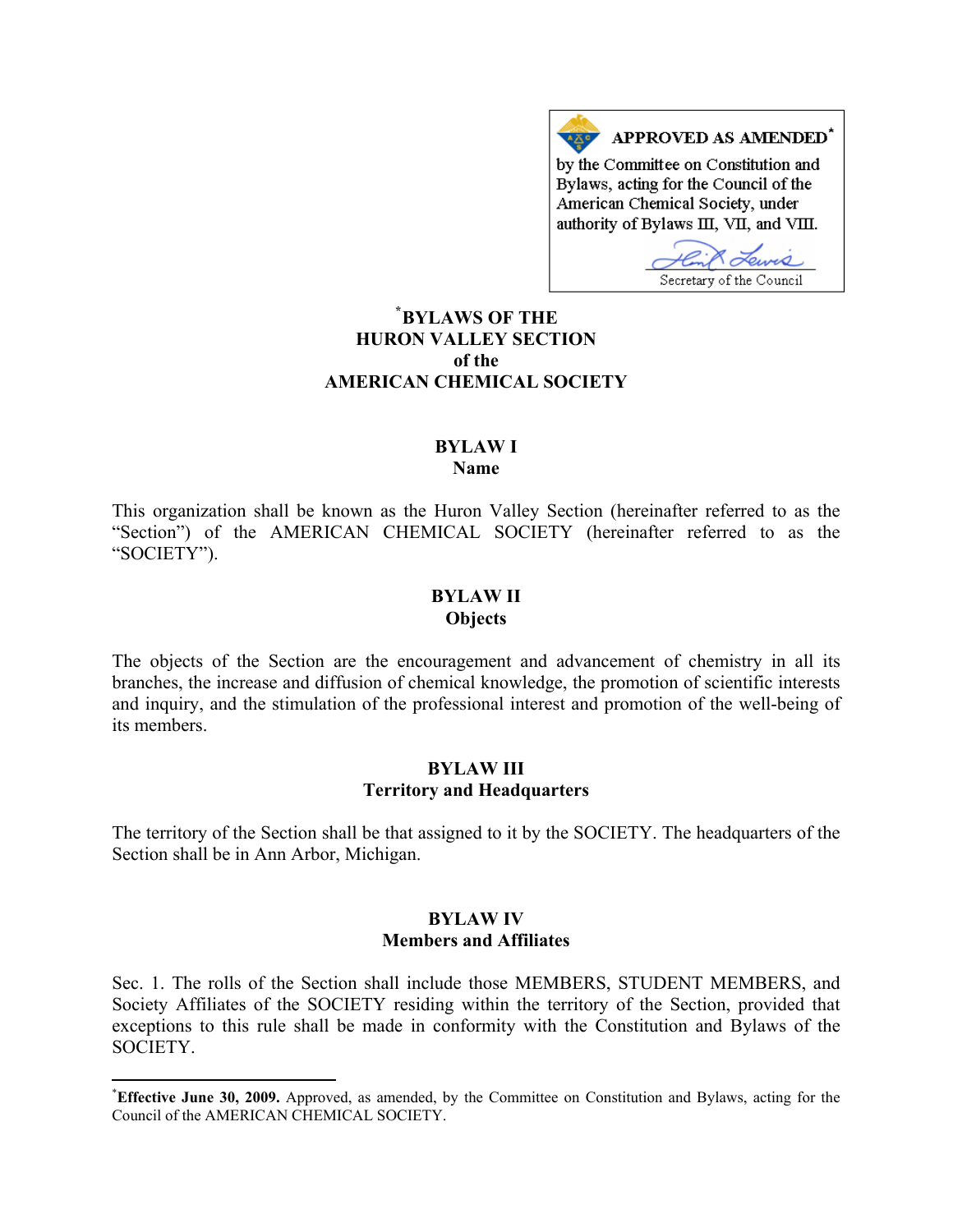Sec. 2. The Section may have Local Section Affiliates as authorized in the Constitution and Bylaws of the SOCIETY.

Sec. 3. Members and Affiliates shall have such rights and privileges as are accorded them by the Constitution and Bylaws of the SOCIETY.

#### **BYLAW V Organization**

Sec. 1. The officers of the Section shall be a Chair, Chair-Elect, Treasurer, and Secretary.

Sec. 2. The Section shall have Councilors and Alternate Councilors as provided in the Constitution and Bylaws of the SOCIETY.

Sec. 3. The Executive Committee shall consist of the officers, the Immediate Past Chair, Councilors, Alternate Councilors, and other committee chairs of the Section.

Sec. 4. Officers, Councilors and Alternate Councilors shall be elected from MEMBERS of the Section.

# **BYLAW VI Manner of Election and Terms of Office**

Sec. 1. Elected officers, except the Secretary, of the Section shall serve for a term of one year, beginning January 1 or until their successors are elected. The Secretary shall serve for a term of two years. The Chair-Elect shall succeed to the office of Chair upon completion of his/her term of office.

Sec. 2. Councilors and Alternate Councilors shall be elected for a term of three years beginning January 1.

Sec. 3. In the event of a vacancy in the office of Chair, the Chair-Elect shall assume the added duties of the Chair for the unexpired term. All other vacancies of elected officers shall be filled by the Executive Committee by interim appointment for the period up to the next annual election, at which time the Section shall elect a MEMBER to fill out the unexpired term, if any.

Sec. 4. The Chair shall appoint a Nominating Committee, which shall provide a slate of officers for the election for each position to be filled. The Secretary shall submit the report of the Nominating Committee to the members. Members of the Section may make additional nominations.

Sec. 5. A confidential and fair ballot containing the names of the nominees shall be distributed to the members. Members shall return their choices by the date indicated for anonymous return to the Secretary, who shall count the ballots and announce the results.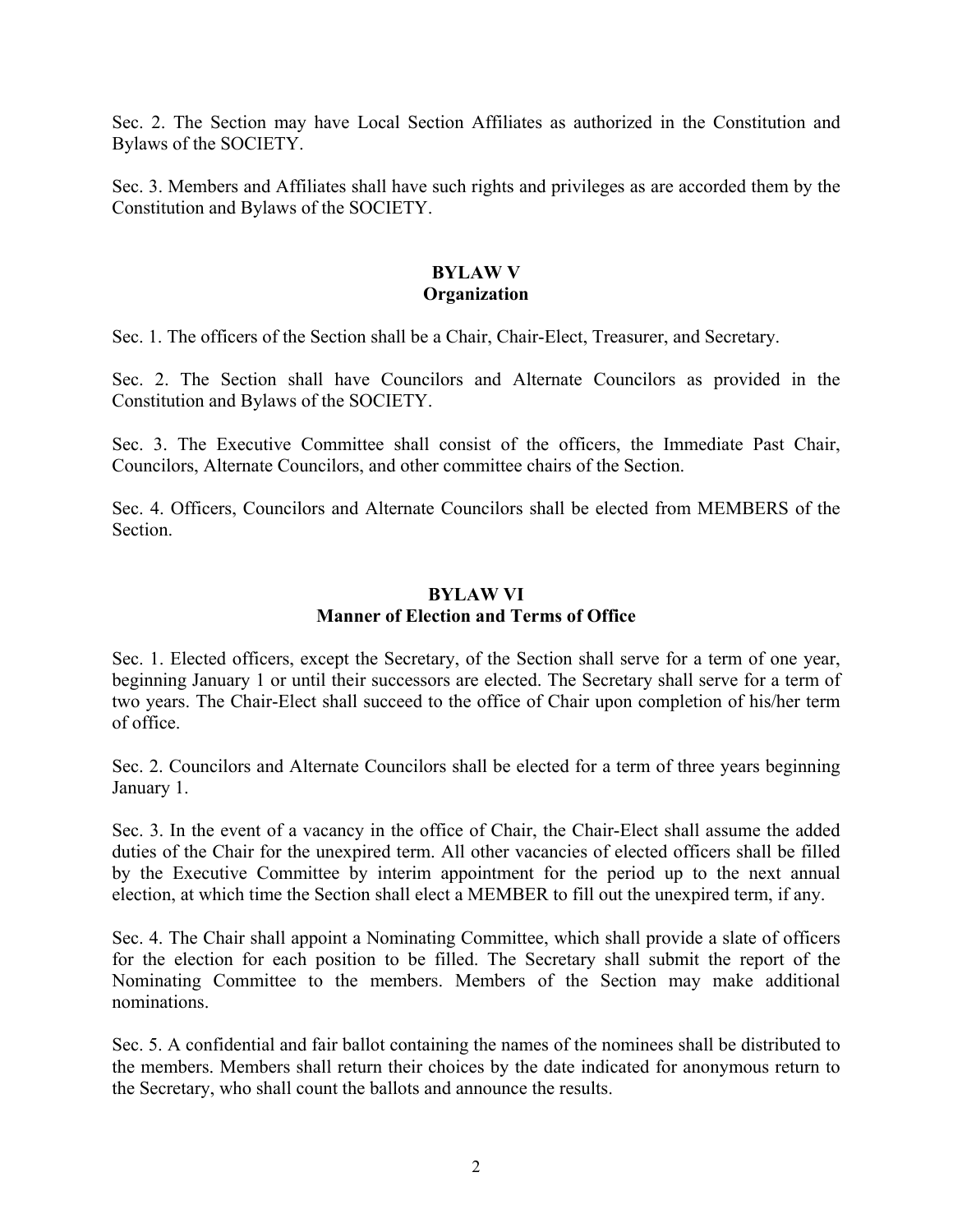### **BYLAW VII Duties of Officers, the Immediate Past Chair and Executive Committee**

Sec. 1. The duties of the officers and the Immediate Past Chair are described in the *ACS Huron Valley Section Officers' Handbook*, along with those customarily performed by such officers, together with those responsibilities prescribed by the Constitution and Bylaws of the SOCIETY and by these bylaws and such other duties as may be assigned from time to time by the Executive Committee.

Sec. 2. The Chair of the Section shall serve as Chair of the Executive Committee.

Sec. 3. The Executive Committee shall be the governing body of the Section and as such, shall have full power to conduct, manage, and direct the business and affairs of the Section in accordance with the Constitution and Bylaws of the SOCIETY and these bylaws.

# **BYLAW VIII Committees**

Committees other than the Nominating Committee may be appointed as needed by the Executive Committee.

# **BYLAW IX Meetings**

Sec. 1. The Executive Committee shall have the power to set the time and place of the meetings of the Section.

Sec. 2. The Section may hold special meetings at the call of the Executive Committee or at the request of 30 members of the Section. The notices of special meetings shall state the exact nature of the business to be transacted and no other business shall take place at such meetings.

Sec. 3. Due notice of all meetings shall be sent to each member and affiliate of the Section. A quorum for all meetings of the Section shall consist of 30 members of the Section. In the absence of a quorum all meetings shall adjourn to another date.

Sec. 4. The Executive Committee shall meet upon due notice to its members at the call of the Chair or at the request of a majority of the members of the Committee. In the absence of a quorum, which shall be a majority of the members of the Executive Committee, called meetings of the Executive Committee shall adjourn to another date.

Sec. 5. The annual business meeting of the Section shall normally be held in the fall.

# **BYLAW X**

# **Amendments**

Sec. 1. A proposed amendment to these bylaws must first be submitted in writing to the Executive Committee. If it is approved by a majority of the Executive Committee, the Secretary